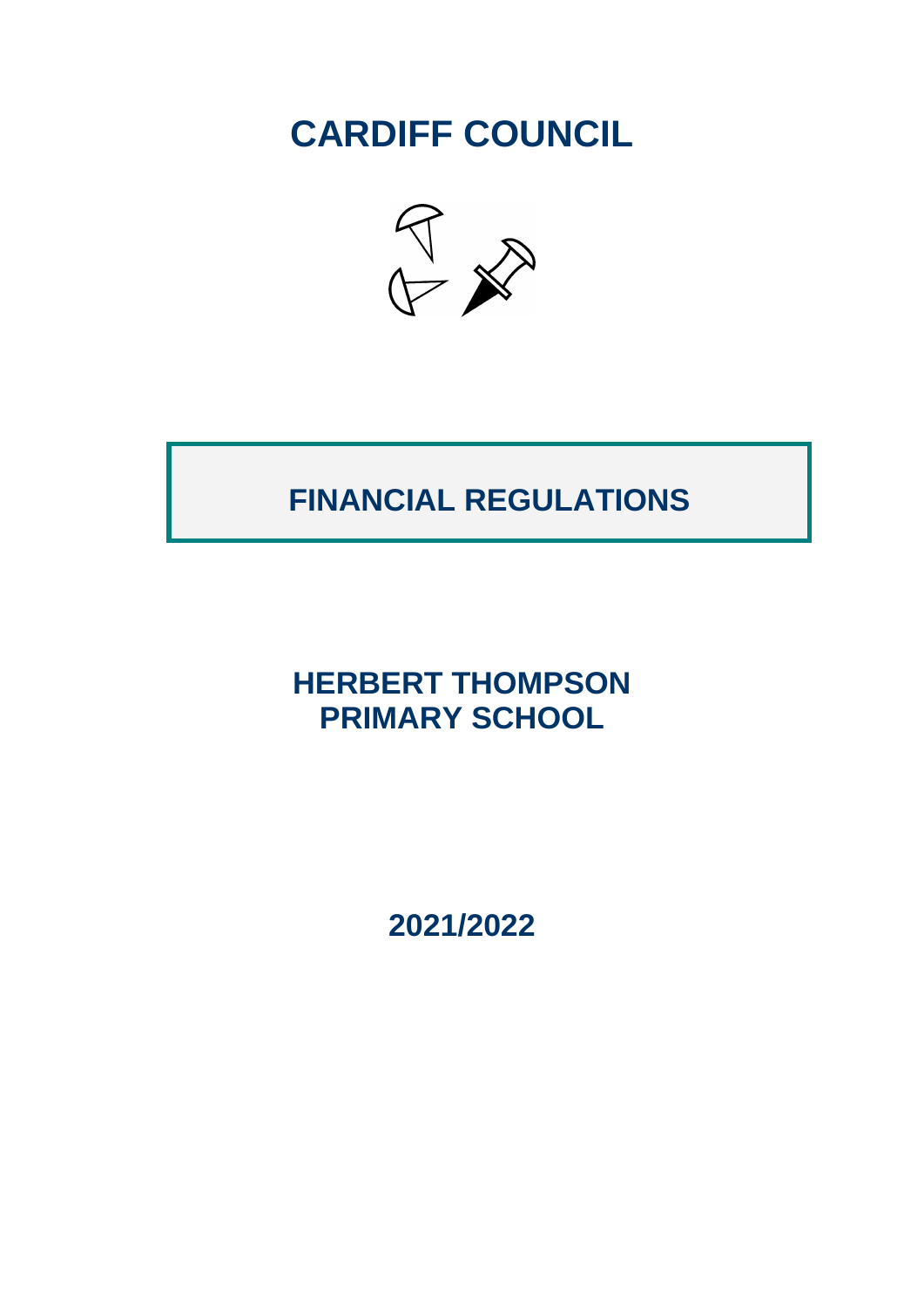## **2021/22**

## **THE FINANCIAL REGULATIONS RELATING TO**

#### **HERBERT THOMPSON PRIMARY SCHOOL**

## **WERE APPROVED BY THE GOVERNING BODY ON**

SIGNED:

(Chair of Governors)

DATE:

*This template provides guidance to Governors in the development of internal Financial Regulations. They are not mandatory and it is accepted that arrangements will need to be adapted to local circumstances e.g. varying sizes of school. Any regulations made by the Governing Body, however, must be consistent with the Scheme and Schools' Financial Procedure Rules which will take precedence.*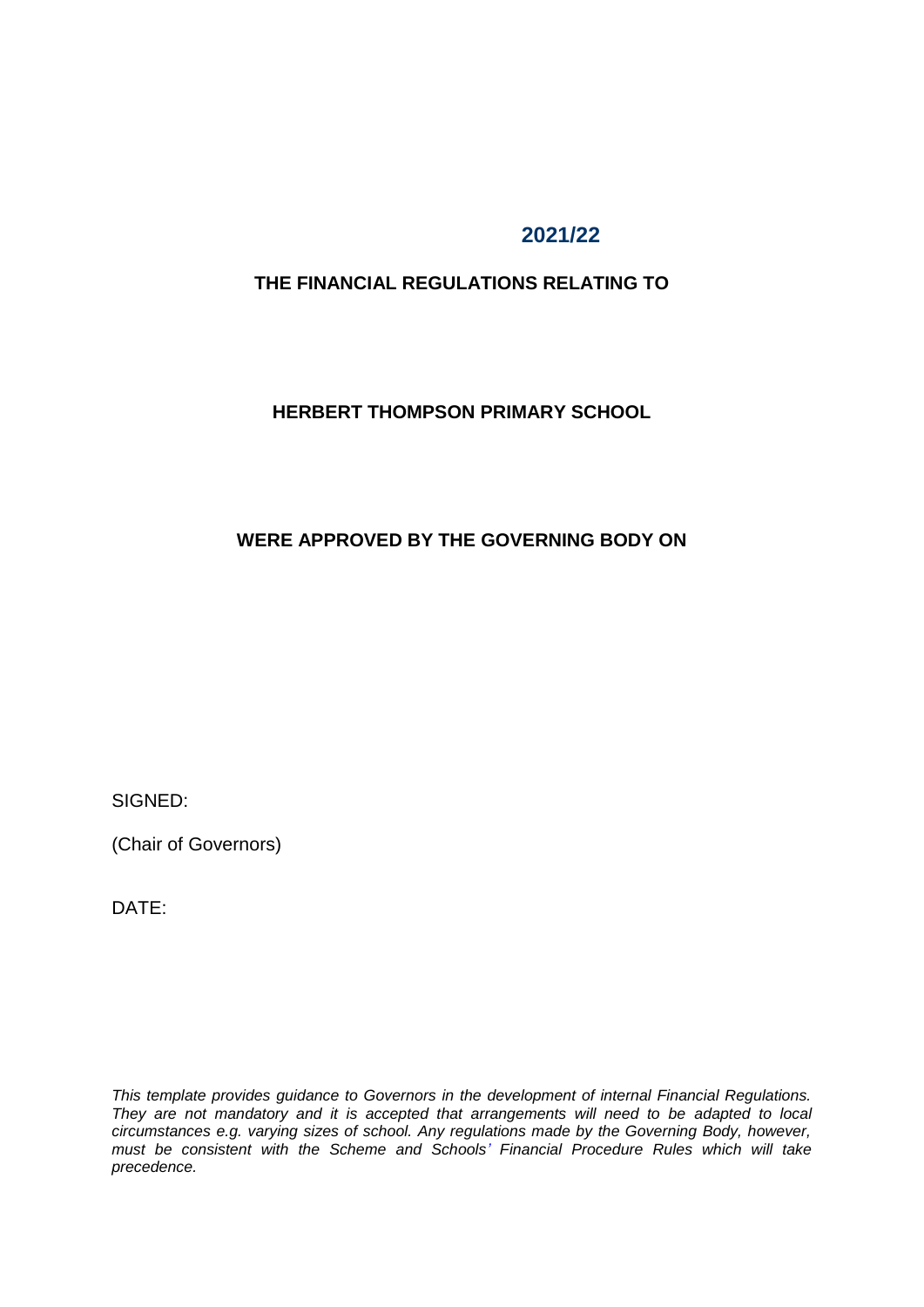*It attempts to identify areas where Governors may wish to consider where delegations may be appropriate for the operational efficiency of the schools. It also provides some suggested levels for some delegations but it is for individual Governing Bodies to set these levels having considered the balance between operational efficiency and financial control.* 

### **1. INTRODUCTION**

- 1.1 The financial relationship between the Authority and schools is set out in the "Scheme of Financing Schools Maintained by Cardiff LEA" which was drawn up in accordance with Section 48 of the Schools Standards and Framework Act 1998. The legislation enables schools to decide for themselves how to make best use of the financial resources made available to them. The delegation of the decision making process does, however, bring with it the need for accountability. The Scheme contains requirements relating to financial management and associated issues, which are binding on both the Authority and school governing bodies.
- 1.2 The Scheme provides a proper balance between control of public funds and the freedom of schools to control their own finances. All those involved in the financial management arrangements within schools have an interest in ensuring that sound financial management procedures are in operation, particularly Governors and Headteachers, in view of their responsibilities for managing a significant amount of public funds. In addition, the officer responsible under Section 151 of the Local Government Act 1972 for the proper administration of the Council's financial affairs has a particular responsibility to exercise supervision over all financial matters and to maintain an adequate internal audit of all Council activities.
- 1.3 The Governing Body responsible for managing a school with a delegated budget is required to abide by the Authority's requirements for financial control and management as set out in the Scheme and School's Financial Procedure Rules. Within this framework, the Governing Body is required to develop its own internal Financial Regulations for the organisation and management of the school's financial affairs. These will define the extent to which the Governing Body wishes to delegate its powers and will normally detail the Standing Orders and Terms of Reference for its Finance Committee and a set of Financial Regulations which support the role of the Governing Body and the Headteacher in managing the 'day to day' finances.
- 1.4 Schools' internal Financial Regulations should cover the relative roles and responsibilities of the Governing Body, its Finance Committee and the Headteacher and staff at the school. It is important that those responsible for making financial decisions are clearly identified and understand the responsibility that rests with them for doing so.
- 1.5 The Financial Regulations, set by the full Governing Body, are the rules by which the Governors and Headteacher manage the finances of the school.

#### **2. GENERAL**

2.1 In accordance with the Financial Procedure Rules for Schools, the Governors of Herbert Thompson Primary School hereby recognise the need to lay down formally a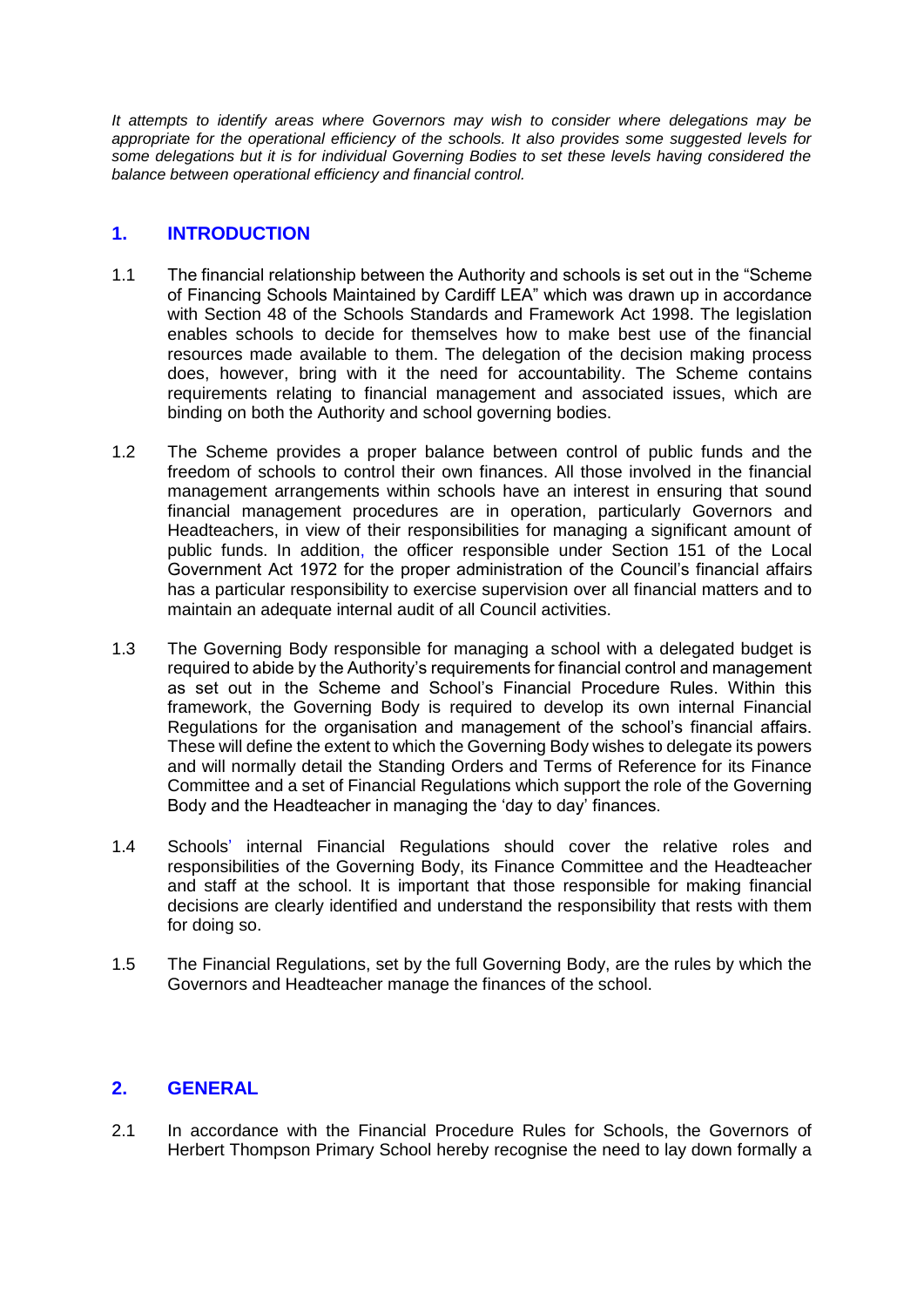policy for the overall management of the school budget and the day-to-day management of the school's financial affairs.

- 2.2 The general conditions that follow are subject to annual review and consideration by the Full Governing Body, which must formally minute both the review and any subsequent amendments and approval each year
- 2.3 The Governing Body confirms that failure to observe these the school's Financial Regulations is considered a serious matter and might involve disciplinary procedures being taken against the individual concerned.
- 2.4 The Governing Body can delegate some of its responsibilities to committees. A Finance Committee or its equivalent should be set up to consider financial issues on behalf of the Governing Body. The Governing Body will define the terms of reference, the extent of the delegated authority, ensure it receives minutes of the Committee's meetings and review the Committee's remit and membership annually.

#### *Responsibilities of the Governing Body*

- 2.5 The responsibilities of the Governing Body are:
	- identifying, analysing, controlling and monitoring all significant operational risks to the school, in accordance with the Council's risk management system;
	- to agree with the Headteacher the minimum frequency, level of detail and general format of the financial information to be provided to the Governing Body, especially in relation to budget monitoring reports;
	- to ensure that detailed minutes are taken and retained of all meetings of the Governing Body and its committees. These minutes should include all decisions and by whom the action is to be taken;
	- to consider and act upon reports received from the Finance Committee or Headteacher;
	- to approve a budget for the school in line with the resources available to it;
	- to approve the investment of surplus balances;
	- to ensure adequate insurance arrangements are in place to protect the interests of the school;
	- to authorise the disposal or write-off of stock;
	- to set the Financial Regulations for the school showing the authority delegated to the Headteacher in relation to the day to day management of the school's finances;
	- to review on an annual basis these Financial Regulations;
	- to ensure, in conjunction with the Headteacher, that: salary payments are only made to school employees, made in accordance with appropriate conditions of employment, only made for services provided to the school, appropriate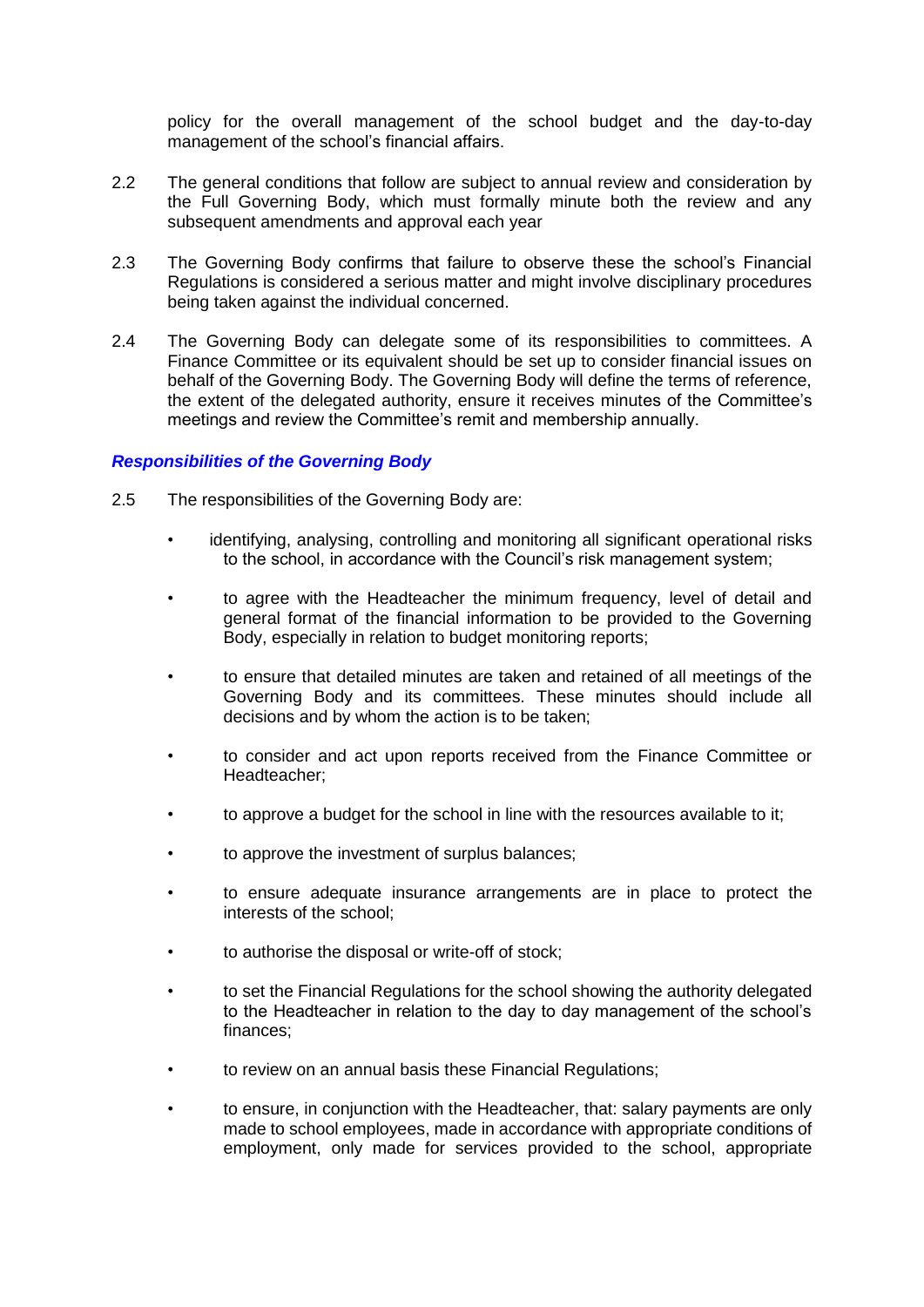deductions are made (tax and NI) and payroll changes are accurately recorded and promptly processed;

- to approve any expenditure above £20,000;
- to approve any virement 20% of a budget over £50,000
- to ensure that all contracts above £20,000 are arranged and managed in accordance with the procedures outlined in the Schools' Contract Guidance Notes;

*The level of delegation of financial powers to the Headteacher must be reviewed annually and recorded in the minutes of the Governing Body.* 

- to consider and approve the authorised signatories (payroll, payments, banking);
- where appropriate, to approve in consultation with the Headteacher setting up a bank account in accordance with the Cheque Book Scheme and ensuring that there are adequate arrangements for the administration of the account;

to ensure that appropriate terms and conditions are used for all contracts to best protect the interests of the school;

- in accordance with the LMS Scheme, to establish a register of business interests for the Governors and staff, which should be open to inspection. Governors and staff should declare any links they have with firms from which the school may wish to buy goods and services. This register should be maintained by the Clerk to the Governing Body and reported to the first meeting of the Governing Body in each academic year and as changes of interest occur. Nil returns are also required;
- to ensure that all Governors and school staff are given the opportunity to verbally declare previously undeclared interests, and any previously declared interests that may be relevant to the agenda, at every committee and Governing Body meeting;
- to put in place a charging and remissions policy for the school and ensure that it is reviewed on an annual basis;
- to put in place procedures for recording any offers of gifts or hospitality;
- to make arrangements for ensuring that all unofficial funds are properly administered, accounted for and audited and that such funds are used for the purpose for which they were provided. There is a need to ensure these funds are accounted for separately from funds provided by the Authority and each fund requires an annual audit certificate. Guidance is available on unofficial funds from Internal Audit;
- to receive and approve the annual audited accounts of the school's unofficial fund(s);
- to consider and act upon recommendations with financial implications that may result from internal audit reports or from school inspection reports, and monitoring the implementation of the agreed action plan.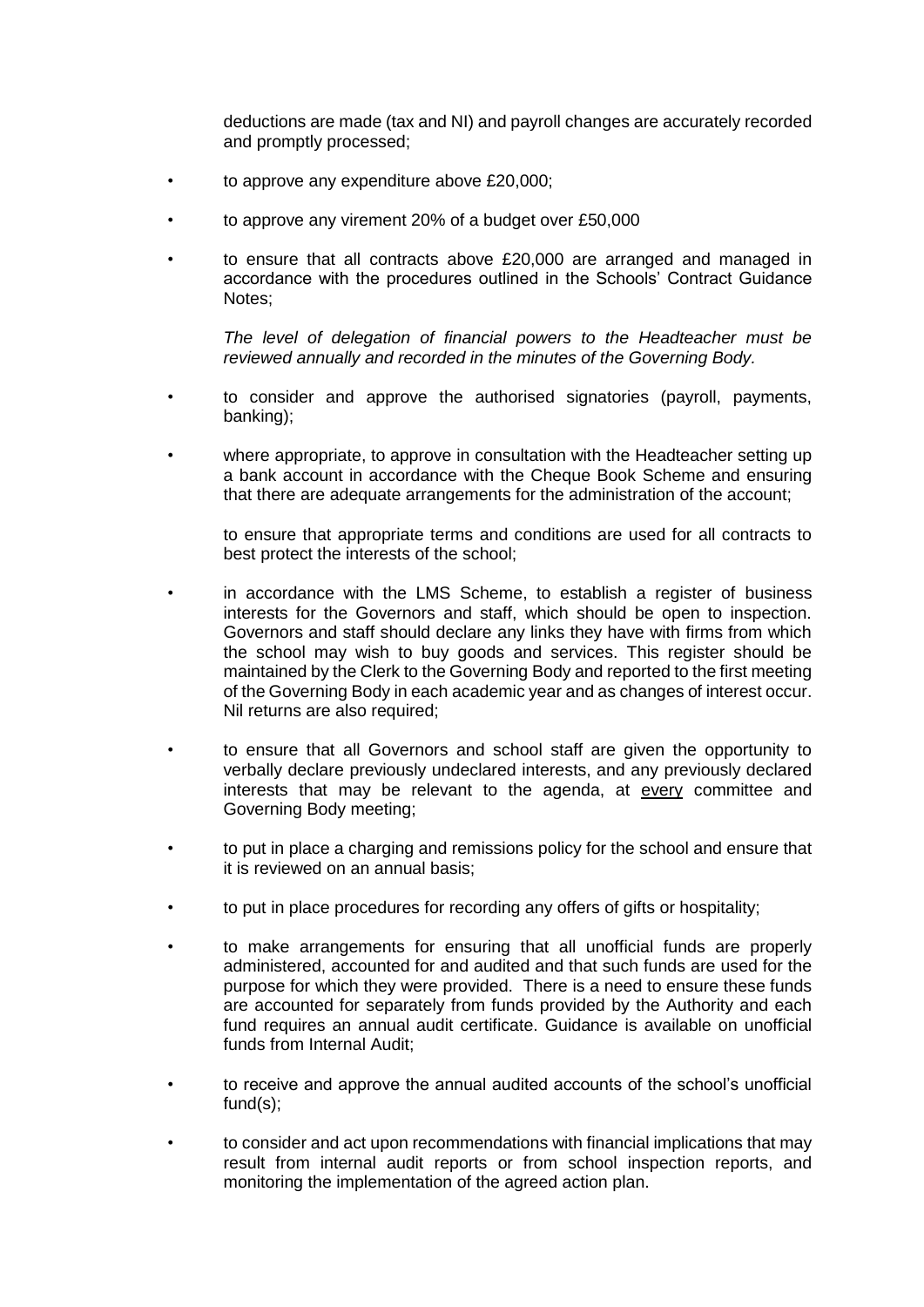### **3. HERBERT THOMPSON PRIMARY FINANCE COMMITTEE STRUCTURE**

- 3.1 The membership of the Herbert Thompson Primary Finance Committee will be 6 members, subject to annual review by the Governing Body. The Headteacher will automatically be a member, unless he / she opts not to become a governor. In this case, the Headteacher will act as an adviser to the Committee.
- 3.2 The Herbert Thompson Primary Finance Committee can co-opt persons who are not members of the Governing Body, subject to a maximum of 3 members.
- 3.3 Voting rights apply to Governors only. Co-opted members of the Committee may not vote on any matter.
- 3.4 The Herbert Thompson Primary Finance Committee will meet at least termly, prior to the full Governing Body meeting. Additional meetings will be held as and when required, for example to review the end of year financial statement and to approve the budget.
- 3.5 The quorum will be 3 members, one of whom must be the Headteacher.
- 3.6 A Chairperson of the Herbert Thompson Primary Finance Committee will be appointed annually by and from the members of the Full Governing Body. In the absence of the Chairperson at any meeting, then the Deputy-Chairperson will act as Chairperson for that meeting. A Governor who is employed at the school cannot be elected Chairperson.
- 3.7 A Deputy-Chairperson of the Herbert Thompson Primary Finance Committee will be appointed annually by and from the members of the Full Governing Body. In the absence of both the Chairperson and Deputy-Chairperson at any meeting, then the Committee will appoint one of the members present to act as Chairperson for that meeting. A Governor who is employed at the school cannot be elected Deputy-Chairperson.
- 3.8 Meetings of the Herbert Thompson Primary Finance Committee shall be convened at least once per term, but also at other times when deemed necessary.
- 3.9 A formal notice of each meeting shall be sent out by the Chairperson at least SEVEN DAYS in advance of the meeting, giving date, time and place of meeting, plus a proposed agenda for business.
- 3.10 At the start of each meeting, someone should be appointed to take notes of the meeting. Minutes will be kept of all meetings and made available to Committee members for approval in time for the next meeting. The notes should include a record of attendance and apologies for absence.
- 3.11 Copies of minutes will be kept in an appropriate file and circulated to all members of the Governing Body. All minutes must be retained and be made available upon request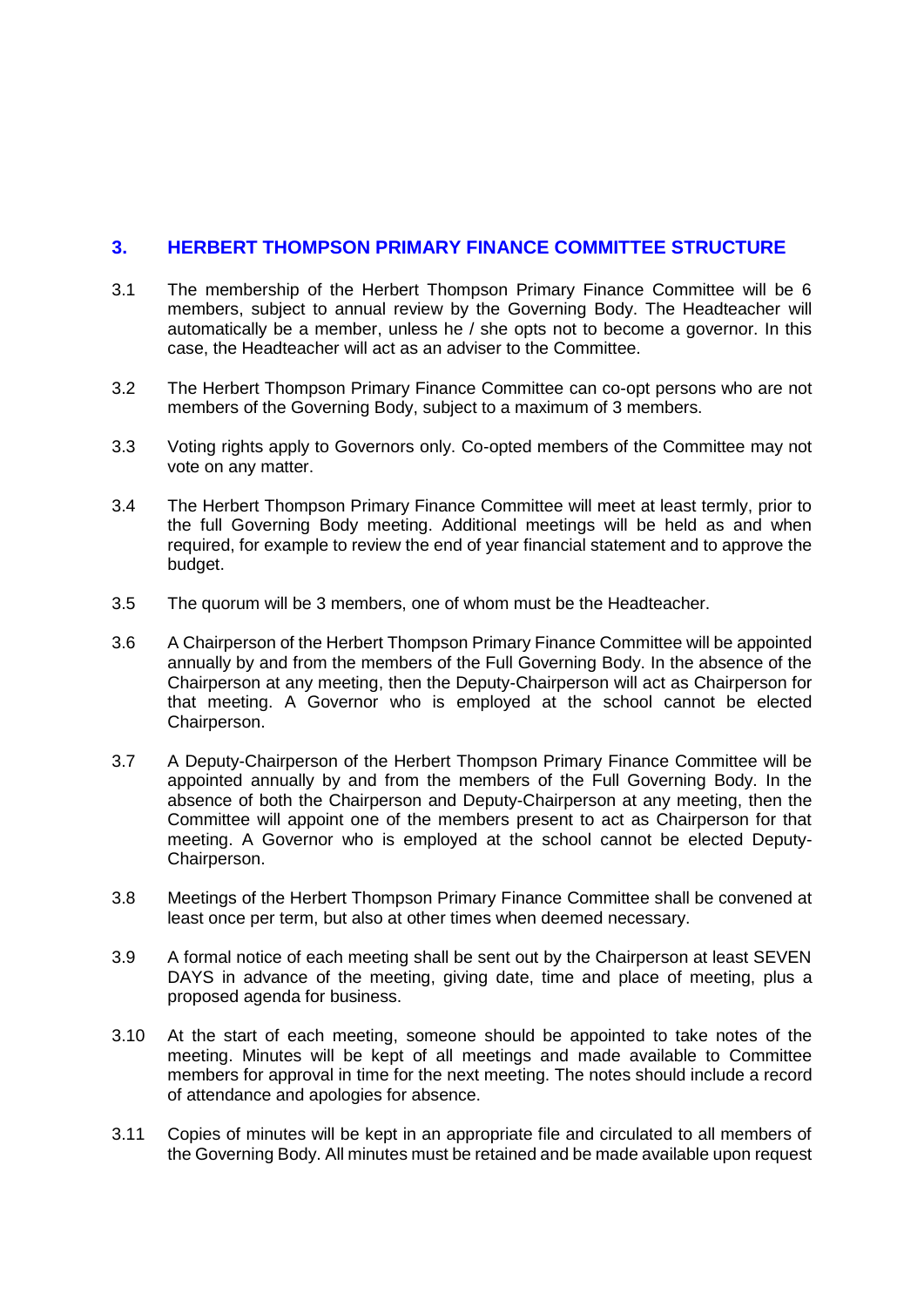to any individual requesting them; an appropriate charge may be made for the reproduction of minutes to cover the cost of administration only.

- 3.12 In the event of a vote being taken on any matter, the Chairperson shall have a vote. In addition to that vote, the Chairperson may have a casting vote in the event of a tie. If the Chairperson declines to give a casting vote in the event of a tie, then the resolution fails.
- 3.13 Any business requiring agreement or endorsement by the full Governing Body shall be brought to the attention of the first meeting of the Governing Body after the Committee meeting.

#### *Terms of Reference of Finance Committee*

- 3.14 To consider and advise the Governing Body on strategies relating to all aspects of finance.
- 3.15 To consider and advise the Governing Body in relation to decisions required on the annual estimates of income and expenditure.
- 3.16 To manage resources in an effective and efficient manner.
- 3.17 To agree a framework and level of charges payable to the school for the use of school premises where appropriate and annually review all charges levied by the school.
- 3.18 To oversee longer term financial planning and resourcing in the context of the School Improvement Plan and of the policies and objectives of the school, and to advise he Governing Body thereon, as appropriate.
- 3.19 To ensure that expenditure of the school's finances reflects the School Improvement Plan, where appropriate.
- 3.20 To prepare and agree a financial statement that will comprise part of the Annual Report to Parents, and to present it at the Annual Parents Meeting.
- 3.21 To meet jointly with the Staffing Committee when required to form a Staff Pay/Performance Committee. This would discuss and decide upon salary awards to teaching staff.
- 3.22 To provide guidance and assistance to the Headteacher and the Governing Body in any matters relating to the Governors' financial responsibilities.
- 3.23 To monitor spending against budget during the financial year on a regular termly basis and to report on significant issues to the Governing Body.
- 3.24 To authorise expenditure between £10,001 and £20,000.
- 3.25 To authorise virement of monies (i.e. switches between budget headings) within the approved budget of above £50,000 where the sum is 11-20% of the budget.
- 3.26 To make recommendations to the full Governing Body on any proposed virement greater than 20% of the budget (budgets over £50,000).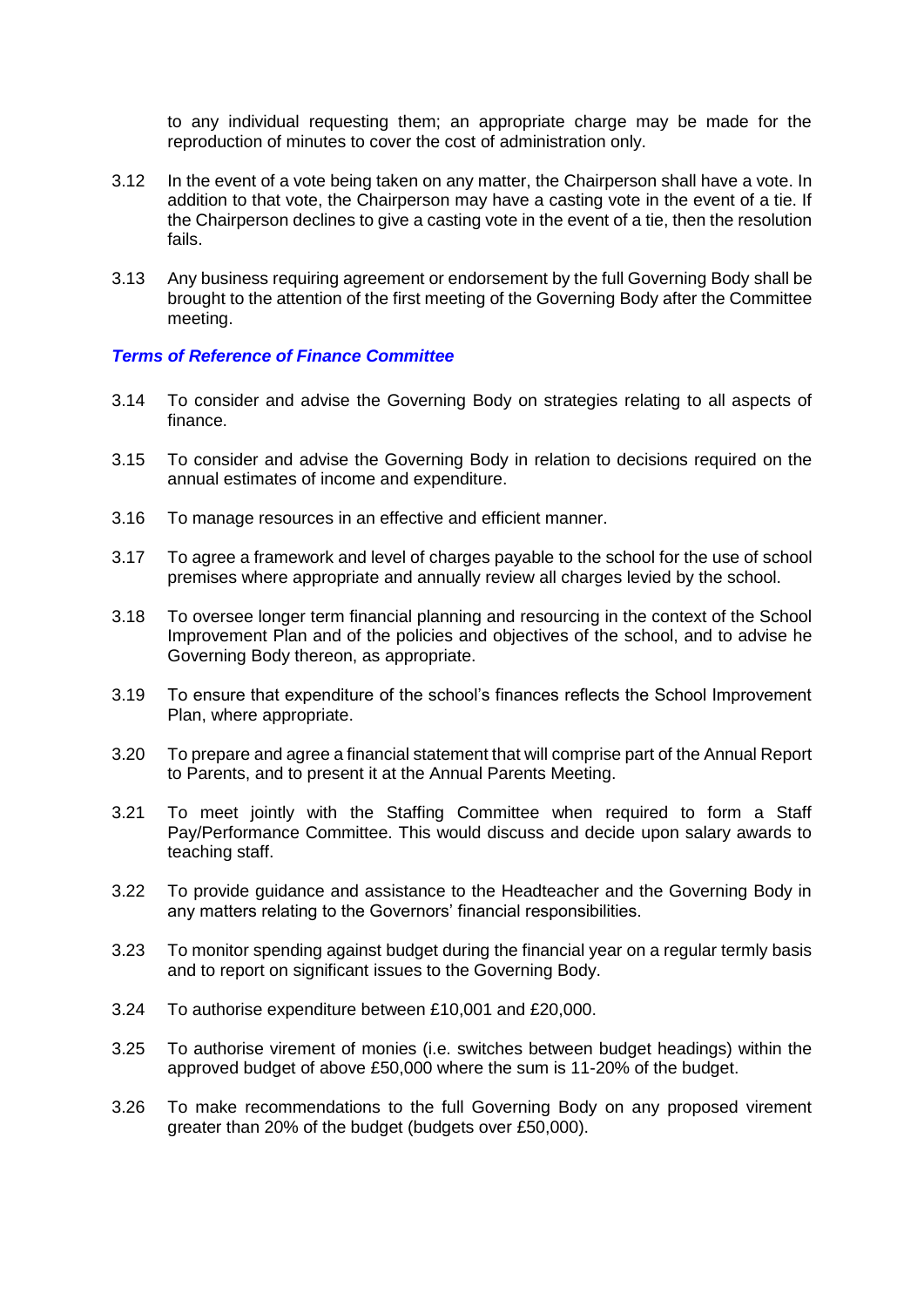- 3.27 To ensure that all contracts between £10,001 and £20,000 are arranged and managed in accordance with the procedures outlined in the Schools' Contract Guidance Notes.
- 3.28 To oversee the strategic planning of the school's finances in the medium term in line with trends in numbers on roll

#### **4. DAY-TO-DAY DELEGATION OF AUTHORITY**

- 4.1 The Governing Body confirms that day-to-day financial management of the school is delegated to the Headteacher, subject to exceptions contained in these regulations.
- 4.2 Throughout these conditions, delegation to the Headteacher shall imply further delegation to the Deputy Headteacher when the Headteacher is not on the school site. Where the Headteacher wishes to permanently delegate certain financial matters or activities, then the level of that delegation shall be notified in writing to the individual(s) concerned, reported to the Governing Body in writing and incorporated in these conditions. In delegating a budget to a member of staff, the Headteacher must ensure that the budget holder understands his / her responsibilities in managing that delegated budget.
- 4.3 The Headteacher provides vision, leadership and direction for the school and ensures that it is managed and organised to meet its aims and targets, which are established by the Governing Body. The Headteacher is responsible for the day to day management of the school's financial affairs and should ensure that resources are efficiently and effectively deployed to achieve the school's aims and objectives.
- 4.4 The Headteacher is responsible for ensuring that:

there are sound systems of internal control;

appropriate separation of duties;

opportunities are taken to enhance financial control by implementing audit recommendations;

- delegations to other staff are made in an efficient and effective manner;
- the financial information provided to the Governing Body and Finance Committee meets their requirements, and they are timely, accurate and understandable;
- LEA / School Financial Procedure Rules are complied with:
- the Governing Body are informed of any policy changes where the budget will be significantly affected.
- 4.5 The Headteacher should produce regular financial reports (at least one per term) to the Governing Body outlining the total expenditure and income received, plus any commitments against the most recent Governor approved budget. The report should be based on reconciled accounts and indicate an out-turn position. The reports should also include reasons for significant variances, identify actions to be taken and progress on actions identified.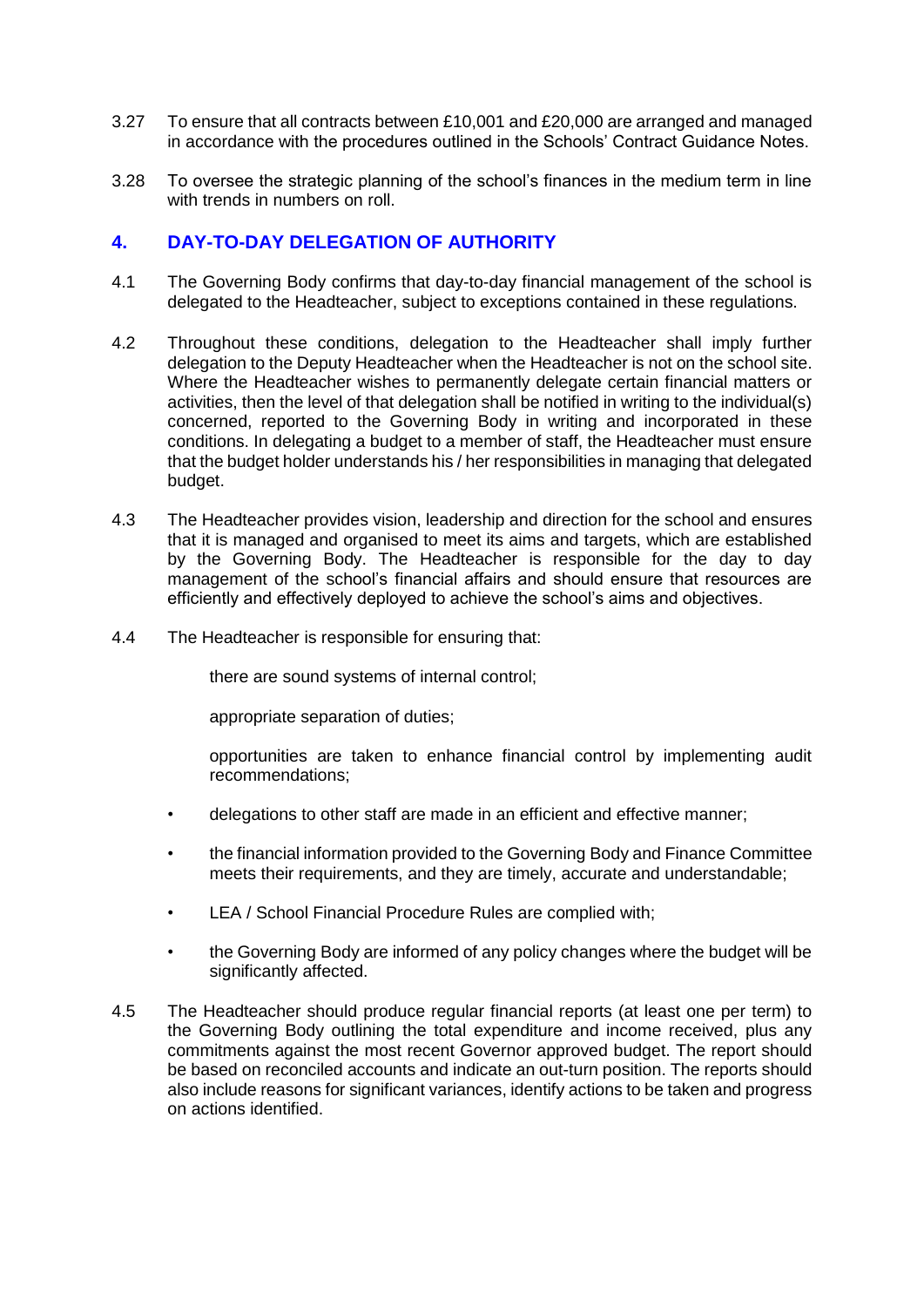- 4.6 To assist the Headteacher in fulfilling his / her financial responsibilities, an Authority List should be maintained as outlined at Appendix A attached. Different lists are available for cheque book and non cheque book schools.
- 4.7 The Authority List provides a detailed record of delegations agreed by the Headteacher for the day to day management of the school and identifies those officers involved in the different financial systems. The list also demonstrates the level of separation of duties in place and help to clarify individual roles and responsibilities.
- The Headteacher has the authority:
	- to approve any expenditure up to £10,000;
	- to approve any virement up to 10% of a budget over £50,000.
	- to ensure that all contracts up to £5,000 are arranged and managed in accordance with the procedures outlined in the Schools' Contract Guidance Notes.

## **FINANCIAL PLANNING AND REVIEW**

#### **Budget Planning / Setting**

- 5.1 The school's overall budget plans (both one year annual and multi year forward financial plan) will be prepared by the Headteacher in consultation with the Finance and Personnel Committee. The budget will be prepared having regard to all known needs of the school including the School Improvement Plan and the Asset Management Plan. It is the responsibility of the Headteacher to ensure that all the required budgeting paperwork is submitted to the LA.
- 5.2 Detailed records will be kept of all information used in preparing the budget, including estimations of staffing requirements. These will include calculations of costs and all assumptions made and will be filed in a logical order.
- The school budget must be approved by the full Governing Body. The annual budget plan and cash flow statements must be submitted to the Finance Committee for consideration during the spring term. After approval by the full Governing Body a signed copy budget plan will be submitted to the Council by  $1<sup>st</sup>$  May. (It is the responsibility of the Headteacher to ensure this is done). The Chairperson or in his/her absence the Deputy Chairperson of the full Governing Body is authorised to sign the approved budget plan.
- 5.4 A copy of the signed budget plan is to be returned to the Chief Corporate Services and Section 151 Officer. A further copy should be held with the minutes of the meeting, with a copy also retained by the Headteacher.

#### **Budget Monitoring**

5.5 The Headteacher will submit to the Finance and Personnel Committee, as soon as possible after the end of the financial year, details of the out-turn statement showing expenditure and income against budgets for the previous financial year. The current year's budget shall be reviewed in the light of the prior year out-turn.